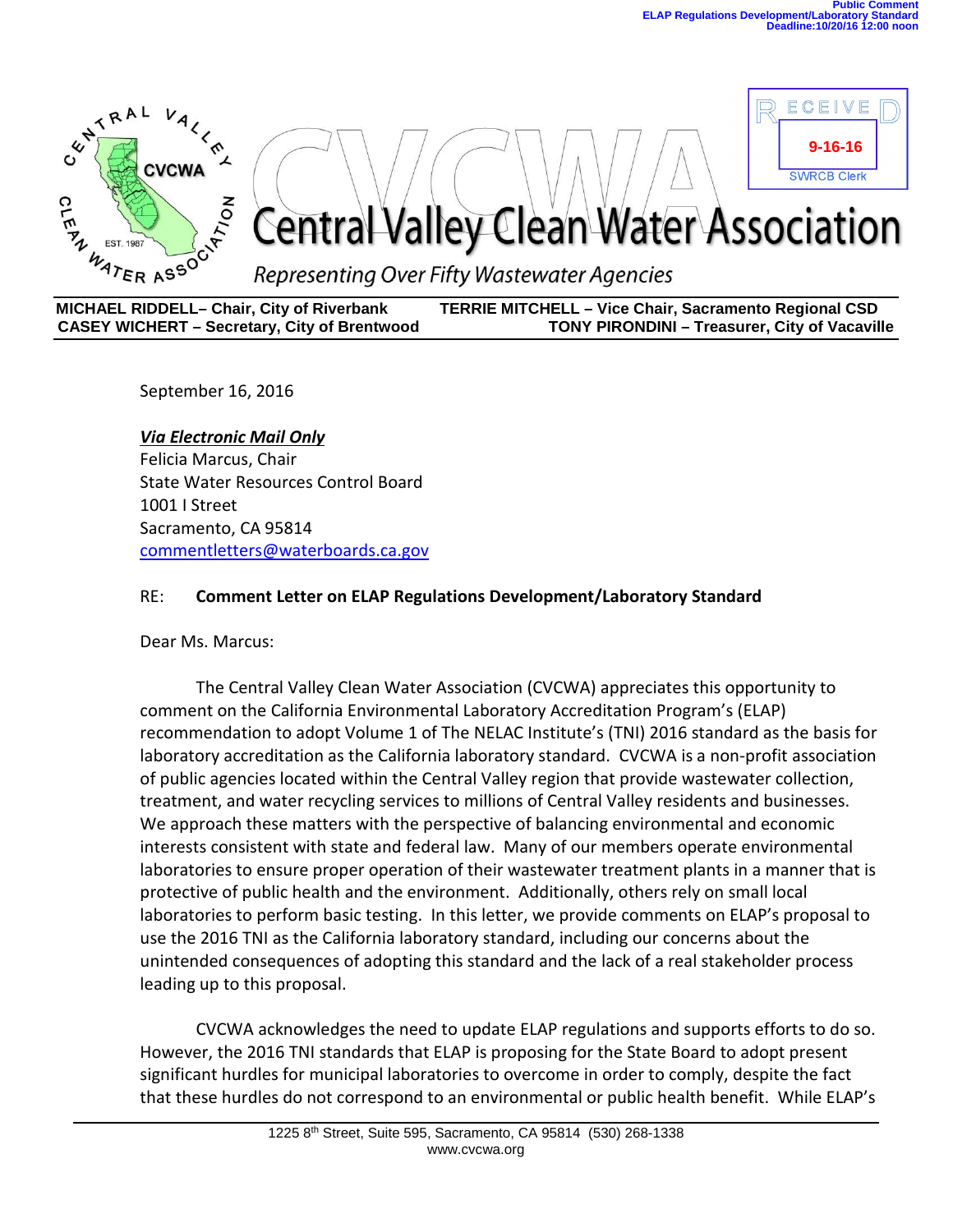proposal was available for comment for only a very brief time, the following comments attempt to identify the areas of concern for municipal and small laboratories with regard to the adoption of the 2016 TNI standard in full.

## **1. Request That the October 6, 2016 Workshop Be Delayed and the Public Review and Comment Period Extended**

On September 6, 2016, the State Water Resources Control Board (State Board) gave notice that it would be holding a Workshop on proposed changes to the laboratory accreditation regulations on October 6, 2016. The deadline for the submittal of comments is noon on Friday, September 16, 2016, thereby giving the affected laboratory community less than ten days to comment. Additionally, the 2016 TNI standard and other related supporting material is not publicly available without individual purchase<sup>[1](#page-1-0)</sup> and therefore not readily available to all those that would be impacted by this recommendation to review and provide comment on.

This comment period is too short given the complexity and comprehensive nature of the 2016 TNI document, its lack of availability for review, and the importance of the matter at hand. Adoption of this standard represents a comprehensive change to existing procedures and policies, with potentially enormous unintended consequences. Written comments provide an extremely important opportunity for members of the affected laboratory community and other stakeholders to review these standards and raise specific concerns. Travelling in person to the workshop may be difficult or impossible for many, especially for those from smaller agencies. The written comment period may be their only opportunity to participate in this phase of the stakeholder process, voice their concerns about specific unintended consequences of adopting this standard, and advise ELAP on their areas of greatest compliance concern.

Given the importance of this proposal to the laboratory community, a ten-day window in which to prepare comments is too short and the comment deadline should be extended to further accommodate stakeholders wishing to provide comments on this item. In the same vein, holding a workshop on October 6, 2016 to consider the 2016 TNI standard as a potential regulation is premature and the workshop should be postponed until the laboratory community has had sufficient opportunity to provide meaningful comments. CVCWA suggests that the workshop be delayed to provide stakeholders with at least a 30-day comment period and that the State Board provide a means for the public to access the standards under consideration without purchase.

 $\overline{a}$ 

<span id="page-1-0"></span> $1$  The 2016 TNI documents are not available to the public without first purchasing them from the NELAC Institute. Other quality management systems are available to the public, such as the U.S. Environmental Protection Agency's standards and the 2003 NELAC Institute standards.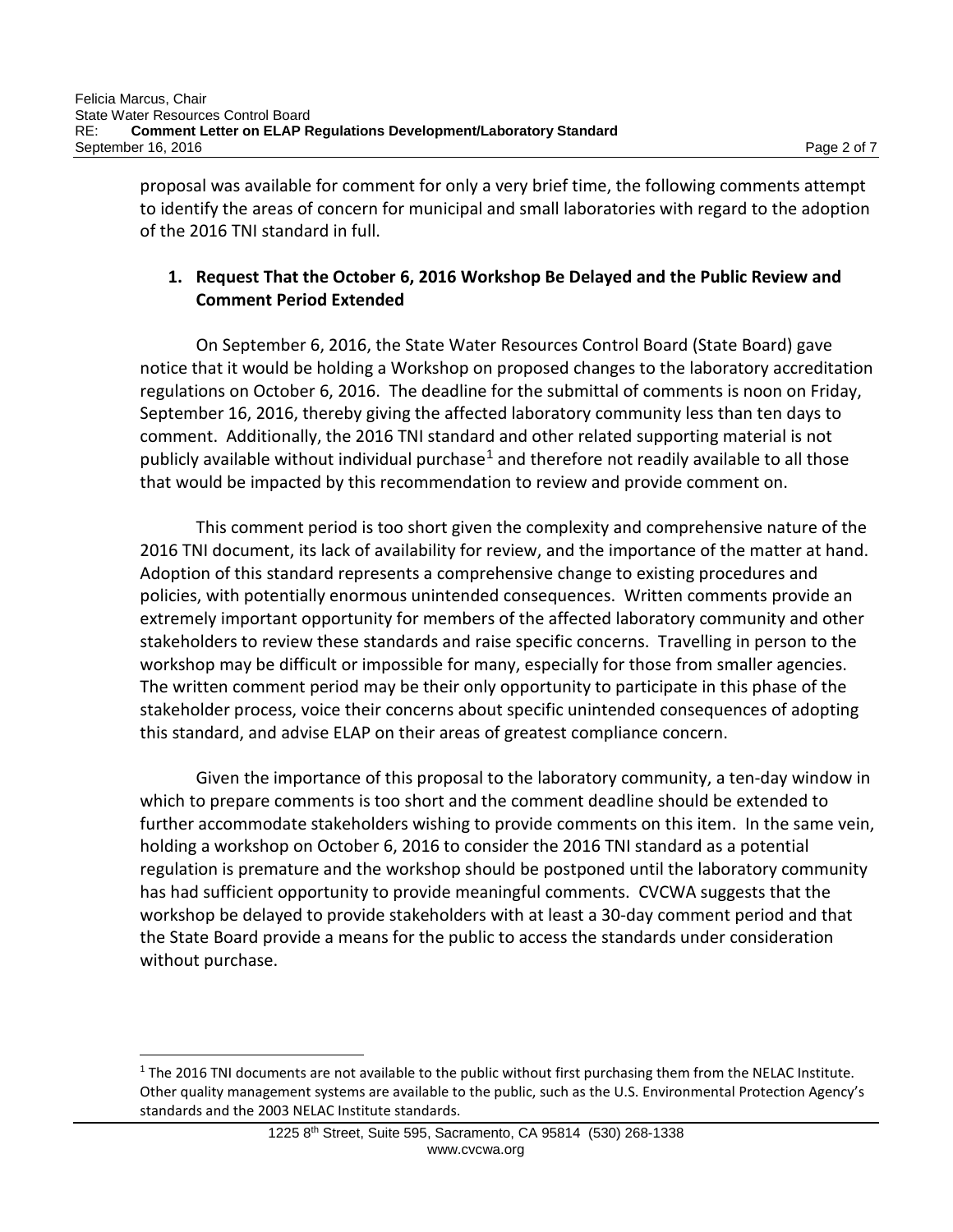## **2. Compliance with the 2016 TNI Standards Is Overly Burdensome and Could Result in Many Small Municipal Laboratories Dropping Their ELAP Certifications and Closing**

California has over 700 certified environmental testing labs, and over 60 percent of these are small laboratories with fewer than five full-time staff, and many with less than two. CVCWA represents many public agencies that have ELAP-certified laboratories with less than two staff members, and in some cases, operators at water and wastewater treatment plants perform the compliance sampling. These laboratories are small, but perform very important water quality and plant performance testing. Many of these municipal labs provide real-time and quick turnaround results for various regulated entities, which enables treatment plant operators to respond quickly to any environmental or public health concerns. Municipal labs, particularly small ones like one-person labs, face unique challenges if the 2016 TNI standard is adopted. Some provisions in the 2016 TNI standard are overly burdensome for municipal labs, which could cause these labs to close. The testing these labs perform is difficult  $-$  if not impossible  $-$  to do offsite and is best performed onsite to provide timely results for process control and regulatory compliance.<sup>2</sup>

The onerous and burdensome requirements of the 2016 TNI standard could result in smaller labs hiring additional staff or requiring additional resources just to deal with TNI compliance issues, with possible detrimental effects on the quality and timeliness of results. The 2016 TNI standard includes requirements that are burdensome for municipal labs generally and small labs specifically, such as:<sup>[3](#page-2-1)</sup>

- Over 500 documented policies and procedures are required, with no corresponding water quality benefit. The technical methods used for analytical testing will remain the same.
- Elevated educational requirements for key positons, e.g., four-year degree for laboratory Technical and Quality Control (QC) Managers that may be beyond the resources of many small labs.
- Additional staffing requirements for Technical and QC Managers that are beyond the financial means of many small labs.
- Public agencies with multiple labs will be required to staff each lab with a Technical Director, with no improvement in efficiency or quality.

<span id="page-2-0"></span><sup>&</sup>lt;sup>2</sup> Many permits require constituent sampling where the holding time is short and is not conducive to sending the sample to an outside laboratory.

<span id="page-2-1"></span> $3$  Additionally, there has not yet been any significant external vetting or review of these standards, because NELAC finalized this set of standards only one month ago and this document is not available to our members, unless they decide to purchase it. Given that, and the extremely short comment period on this proposal, the above is not an exhaustive list of the requirements that are unnecessarily burdensome on municipal labs. Further in-depth review could reveal additional issues with the 2016 TNI standard.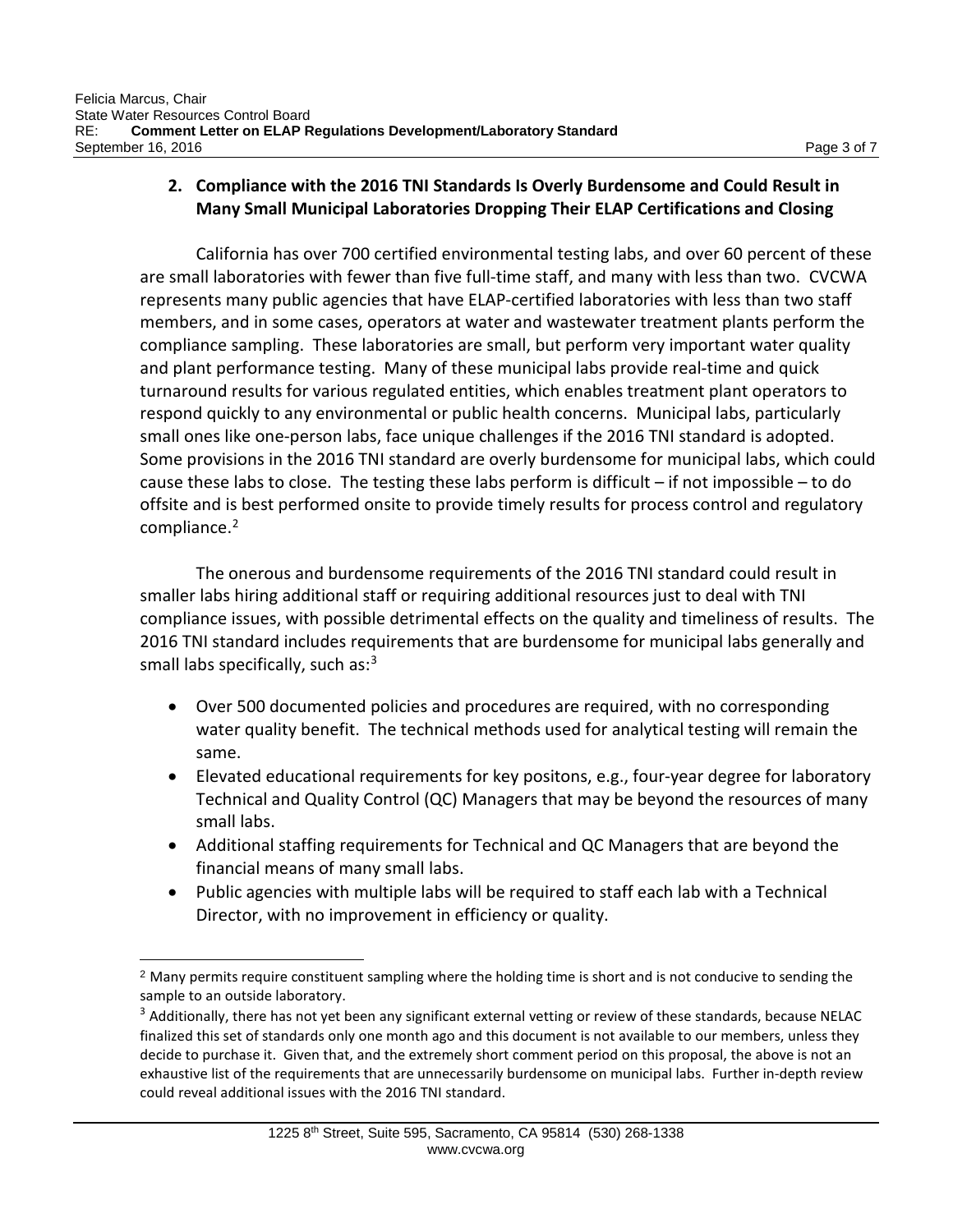• Conflicts between 2016 TNI standards and public agencies' policies governing such activities as procurement and purchasing, contract selection and formation, job description requirements, and personnel employment procedures, among others.

Particularly problematic provisions for one-person laboratories are as follows:

- Additional staff, specifically Technical and Quality Control Managers
- Annual internal audits
- Data integrity system
- Customer feedback
- Demonstration of continual improvement

These requirements will overload existing employees with additional clerical tasks that will adversely impact quality and efficiency. Many smaller communities do not have the resources to add staff or hire consultants to comply with these onerous requirements, and this would result in the closure of those environmental labs. These cost increases are both short-term and longterm, since compliance with the 2016 TNI standards requires ongoing oversight and reporting, which in turn requires additional staff time.

Small lab closure is a frequent result of a state's adoption of TNI standards. For example, when Florida adopted an earlier version of the TNI standards, approximately 30 percent of the environmental laboratories dropped their certifications and closed, resulting in job losses. Many were small municipal laboratories. New York saw similar closures when it began requiring TNI compliance.

One-person and other small labs perform many functions in addition to analytical testing. The retention of in-house laboratory skills is an important aspect of operating a robust water and wastewater system for communities. These laboratories have the ability to respond quickly and effectively to meet treatment challenges. They protect public health and water quality for the communities they serve and the environment. The real-time feedback provided by onsite laboratory personnel is essential to maintaining water quality and public safety. For these reasons, the State Board should carefully consider whether the burdens inherent in the 2016 TNI standard are worth the risks to California's municipal laboratory community.

#### **3. There Has Been a Lack of Any True and Transparent Stakeholder Process**

From the beginning of the California accreditation standard review process, TNI has been the preferred standard of ELAP. ELAP created and selected an Expert Review Panel (ERP) consisting of five panel members who were TNI-affiliated or associated with TNI-accredited laboratories. Accordingly, their recommendation for ELAP to adopt TNI standards was biased and should be considered an extreme conflict of interest.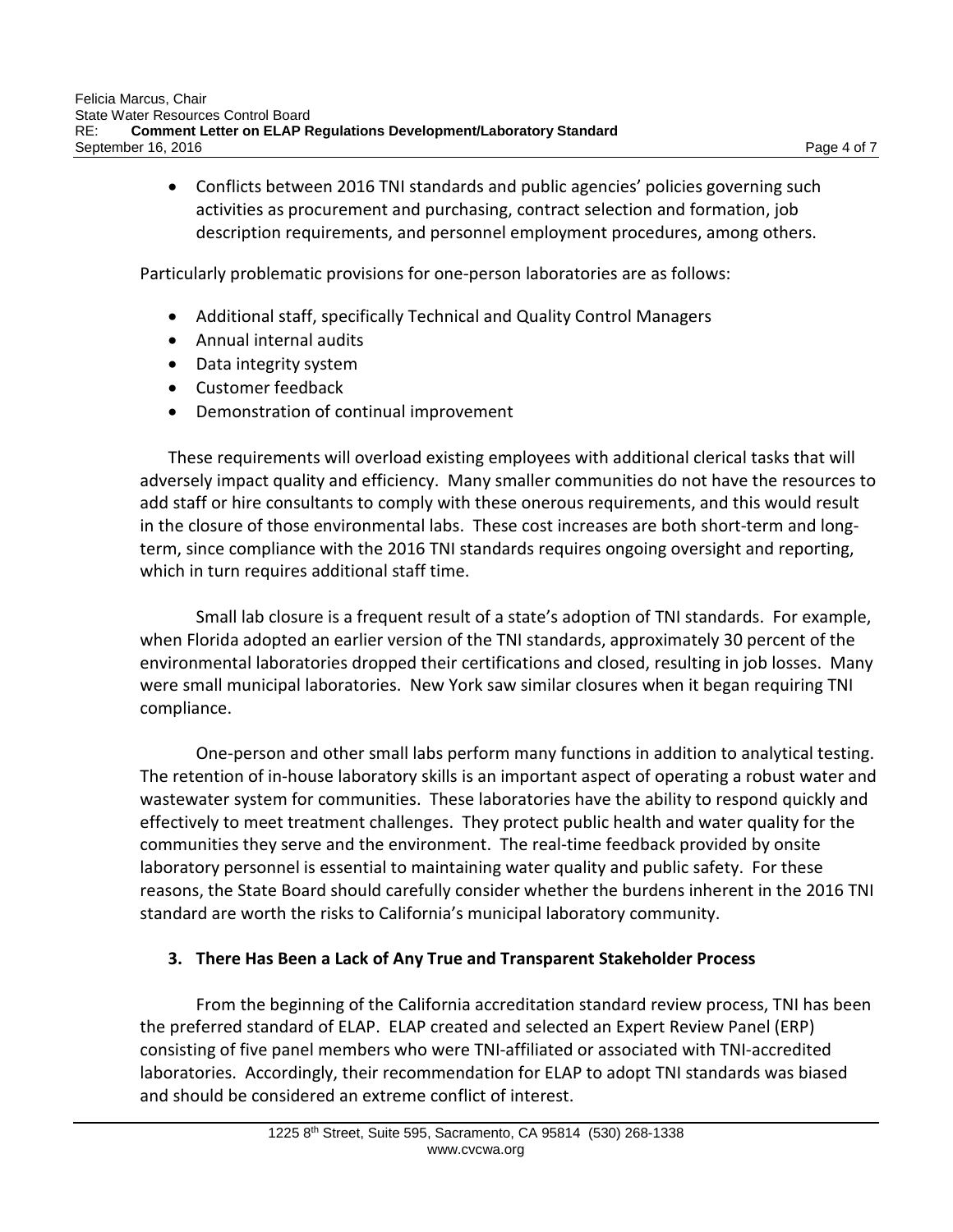In response to the ERP report, the ELAP Work Plan included an extremely aggressive timeline for standards adoption that limited opportunity for stakeholders to comment and provide input to only two occasions. The two stakeholder meetings conducted were heavily biased toward TNI because of the limited number of stakeholder participants, particularly from the smaller laboratories most heavily impacted by these regulations. The first "stakeholder meeting" was merely a TNI-sponsored training session, and the second meeting's purpose was ill-defined, which resulted in greater confusion for the stakeholders; and again, it gave little consideration to other viable lab standard alternatives aside from TNI.

There is also concern about the inconsistent messaging from ELAP regarding the use of the 2016 TNI standards. The State Board's notice for the October 6, 2016 workshop states that ELAP is recommending adoption of the 2016 TNI standards. However, ELAP has indicated to members of the Environmental Laboratory Technical Advisory Committee (ELTAC) that ELAP intends to consider ELTAC's suggestions for modification or removal of the more onerous requirements in the 2016 TNI when it develops new ELAP regulations. Thus, it is not clear to the public or the regulated community what ELAP's proposal truly is: adoption of 2016 TNI as it reads, or a further customization of 2016 TNI standards. This impedes the public's ability to meaningfully comment on ELAP's proposal. Additionally, if ELAP does intend the latter, stakeholder involvement in the process of identifying problematic provisions is very important, as is public access to the 2016 TNI standards.

The public's opportunity to provide verbal comments and engage in meaningful discussions during ELTAC meetings is non-existent. The continued lack of opportunity for stakeholder involvement creates wider communication gaps between ELAP and the laboratories it inspects and accredits.

# **4. ELAP's Proposal Does Not Reflect the Recommendation of the Affected Laboratory Community, as Represented by the Environmental Laboratory Technical Advisory Committee**

The ELTAC was established by California Health and Safety Code section 100863 "*to assist, advise, and make recommendations regarding technical, scientific, and administrative matters concerning the accreditation or certification of environmental laboratories*" to California's ELAP. Despite its establishment in statute, ELTAC was disbanded by ELAP in 2015, only to be resurrected by ELAP in early 2016 with mostly new members. The new ELTAC has only had five meetings since March 2016 to discuss and deliberate on the options for ELAP's new quality management system (QMS), technical standards, and annual Proficiency Tests. ELTAC's formal consideration of QMS options did not occur until August 24, 2016. Ultimately, ELTAC recommended to ELAP that: (1) laboratories would perform one annual Proficiency Test; (2) the technical standards would be the same as the approved analytical methods; and (3) the QMS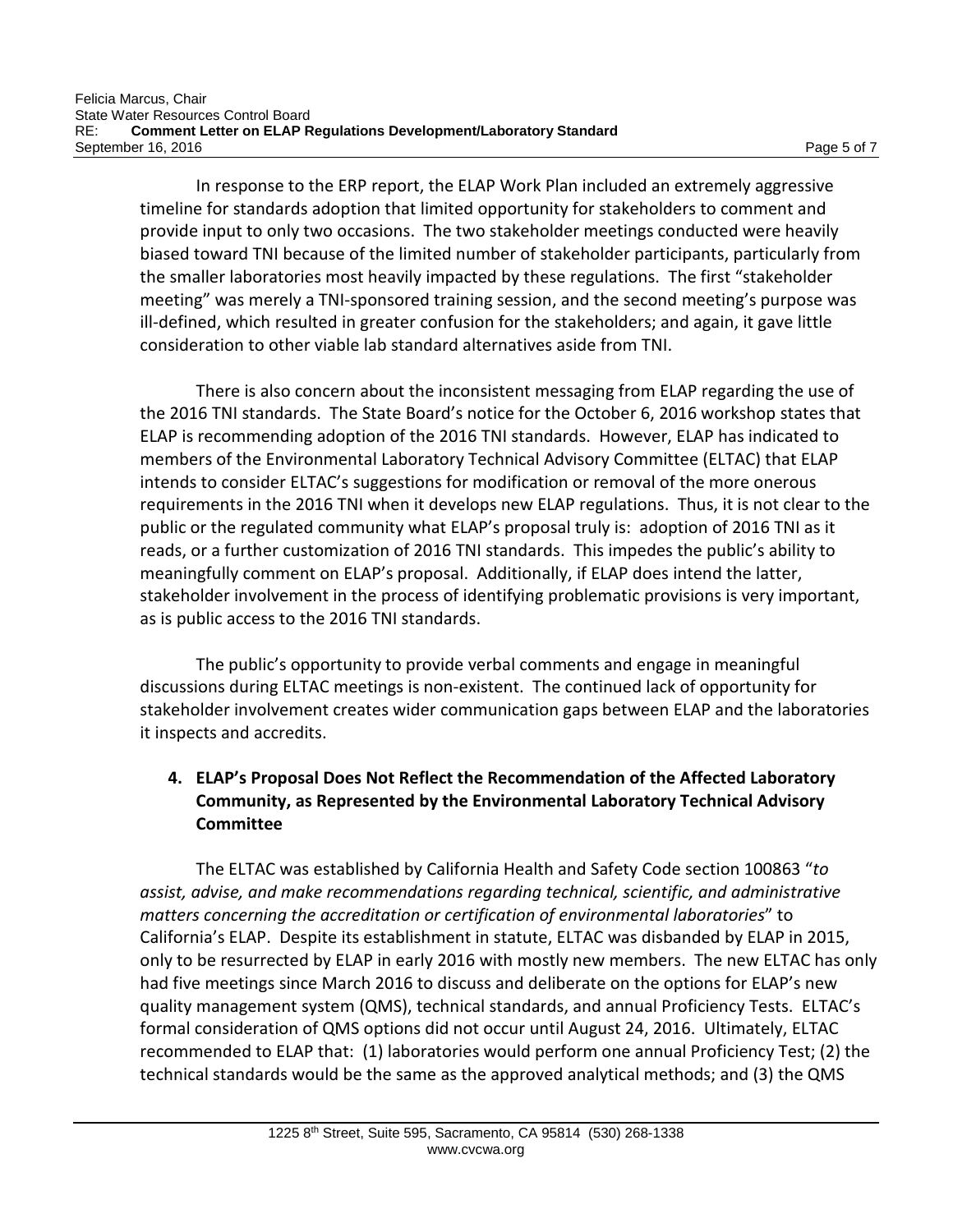$\overline{a}$ 

would be the California Plus option.<sup>4</sup> Critically, ELTAC did not recommend consideration of the full 2016 TNI standard.

ELAP's recommended adoption of full 2016 TNI standards (not a modified version) has set aside all of ELTAC's recommendations, effectively rejecting the majority of the laboratory community as represented by ELTAC. ELAP has not made it clear in the notice for the October 6, 2016 workshop that a majority of ELTAC members do not recommend adoption of the 2016 TNI standards. Instead, the notice would seem to indicate that all of ELAP's advisory bodies support this proposal.

To date, there has been no thorough review of how the current codified laboratory standards are lacking or how the 2016 TNI standards would address the failings of the current regulations. For that reason, it is difficult to determine why the 2016 TNI standard is preferable to any other possible standard, including the California Plus option favored by ELTAC or even a TNI "Lite" option.

## **5. ELAP Regulations Should Be Updated with Standards That Protect Public Health and the Environment, and Ensure the Survival of Municipal Environmental Laboratories**

CVCWA appreciates and concurs that it is necessary to update ELAP regulations and standards. The State Board and ELAP should adopt a standard that achieves this goal and is applicable to all laboratories. It is important to note that the TNI standards are designed for medium-to-large commercial laboratories, and to facilitate their marketability across state lines. The 2016 TNI standards are not the proper standard for California because they are overly burdensome; do not increase data accuracy, quality, or defensibility; and could result in the closure of many small municipal and commercial labs. Closure of these small labs would result in lost jobs, as well as higher analytical costs with loss of competition and increased ELAP fees to cover the additional inspection requirements in the 2016 TNI standard. Most municipal onsite laboratories conduct analytical testing for optimal operations of water or wastewater treatment plants and for regulatory compliance purposes. Closure of smaller labs and municipal labs could

<span id="page-5-0"></span> $4$  At its July 7, 2016, ELTC took a straw poll vote on whether to recommend the TNI Standard as a foundation for ELAP's quality management system requirement for accreditation. This Straw Polled failed (8-5 against using the TNI Standard). At its August 24, 2016 meeting, votes were taken on both the California Plus option and a TNI "Lite" option (actual voting results were 7-5 in favor of California Plus and 6-6 for TNI "Lite"). The results of ELTAC's votes on both the California Plus and TNI "Lite" options were to be presented to the State Water Board. "California Plus" refers to a proposed option in which ELTAC and ELAP would start with analyzing the shortcomings in the current California environmental lab accreditation regulations and add in provisions that would enhance the regulatory scheme using EPA-based standards. TNI was also mentioned as a source of potential additions to the California Plus standard. "TNI Lite" refers to a proposed option in which ELTAC and ELAP would start with the TNI standards and pare them down as burdensome and unnecessary provisions are identified, to create a customized standard for California.